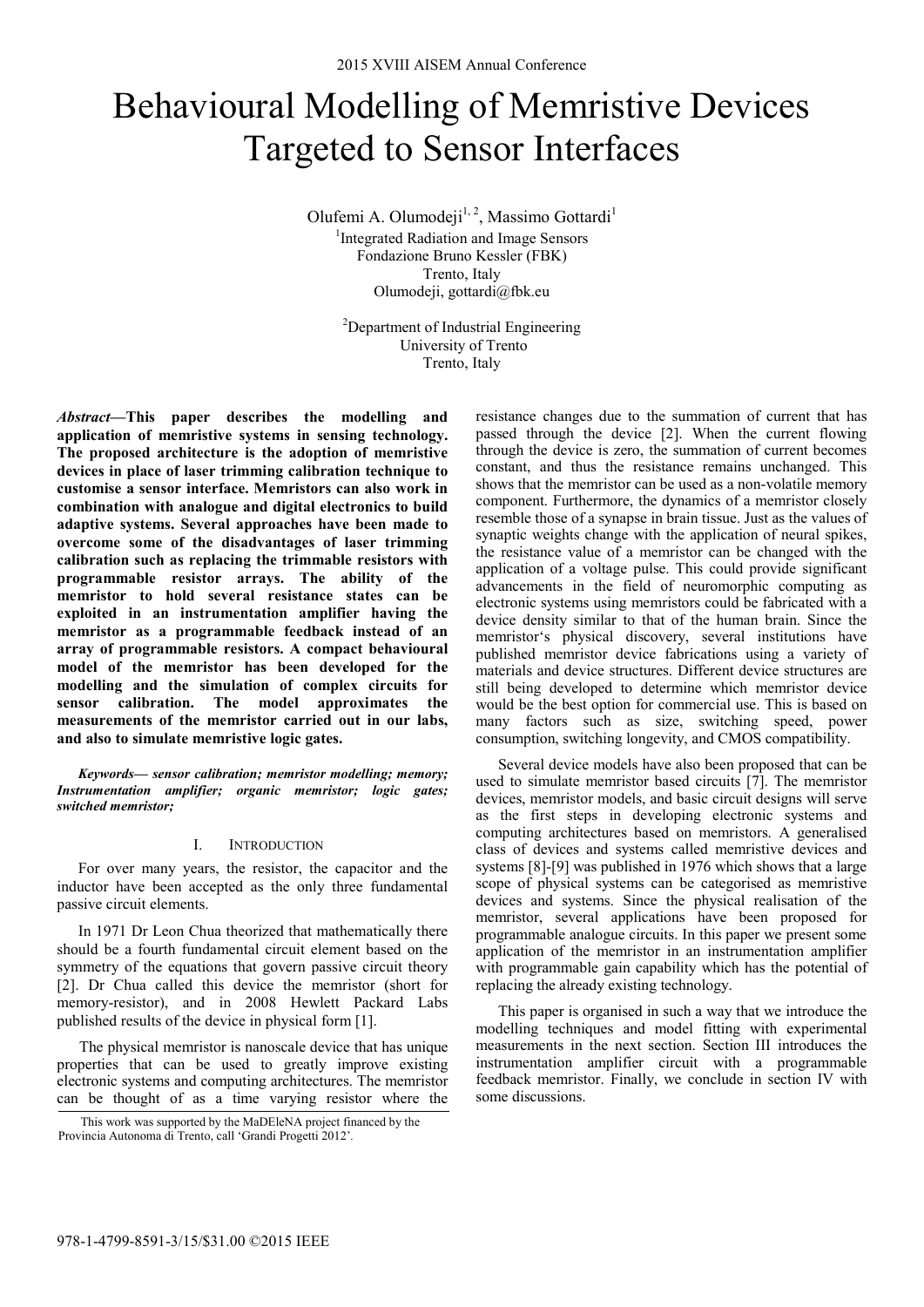

Fig. 1. Schematics of the logic AND gate realisation.



Fig. 2. a, Organic memristor hardware and model fitting with I-V curve. b, Temporal dependence of the output of the MAND function. In (b) the status of the output current for different logic configurations of two inputs. When both inputs are activated, a gradual increase of the output signal can be observed, while the output remains constant when only one input is ON. The value of the output signal depends on the duration of the simultaneously applied input.

### II. MODELLING TECHNIQUES AND MODEL FITTING

The construction of an accurate and compact model for memristive devices is necessary for the design and modelling of complex adaptive systems. Our goal was to design a behavioural model which approximates the measurements of the memristor carried out in our labs, and also to simulate memristive logic gates. The model has been implemented using Verilog-A, a high-level language that uses modules to describe the structure and behaviour of analogue systems and their components. The advantages of using Verilog-A instead of Spice is that Verilog-A provides a simple, efficient, more concise and clear language for describing analogue behaviour in simulators, simulation run time is much shorter and the implementation in CADENCE [4] which is a standard CAD software for IC design gives the model the advantage of being integrated in a more complex network [9].

Due to the fact that memristive devices share the same common fingerprint as the generalised memristor theorised by Chua in 1971 [1], it is possible to behaviourally model a generalised memristive system (in our case the organic memristor) starting from existing modelling equation of the memristor proposed by HP laboratory. The memristor is modelled as a thin film of two variable resistors in series where the resistance of each is dependent on the doping ratio w (t) [2].



Fig. 3. Memristor device structure and the equivalent circuit model

$$
v(t) = \left(R_{on} \frac{w(t)}{D} + R_{off} \left(1 - \frac{w(t)}{D}\right)\right) i(t) \tag{1}
$$

$$
\frac{dw(t)}{dt} = \mu_v \frac{R_{on}}{D} i(t)
$$
 (2)

The formula for the doping ration is given in (3).

$$
w(t) = \mu_v \frac{R_{on}}{D} q(t)
$$
 (3)

For  $R_{\text{on}} \ll R_{\text{off}}$ , the memristance can be expressed as in (4).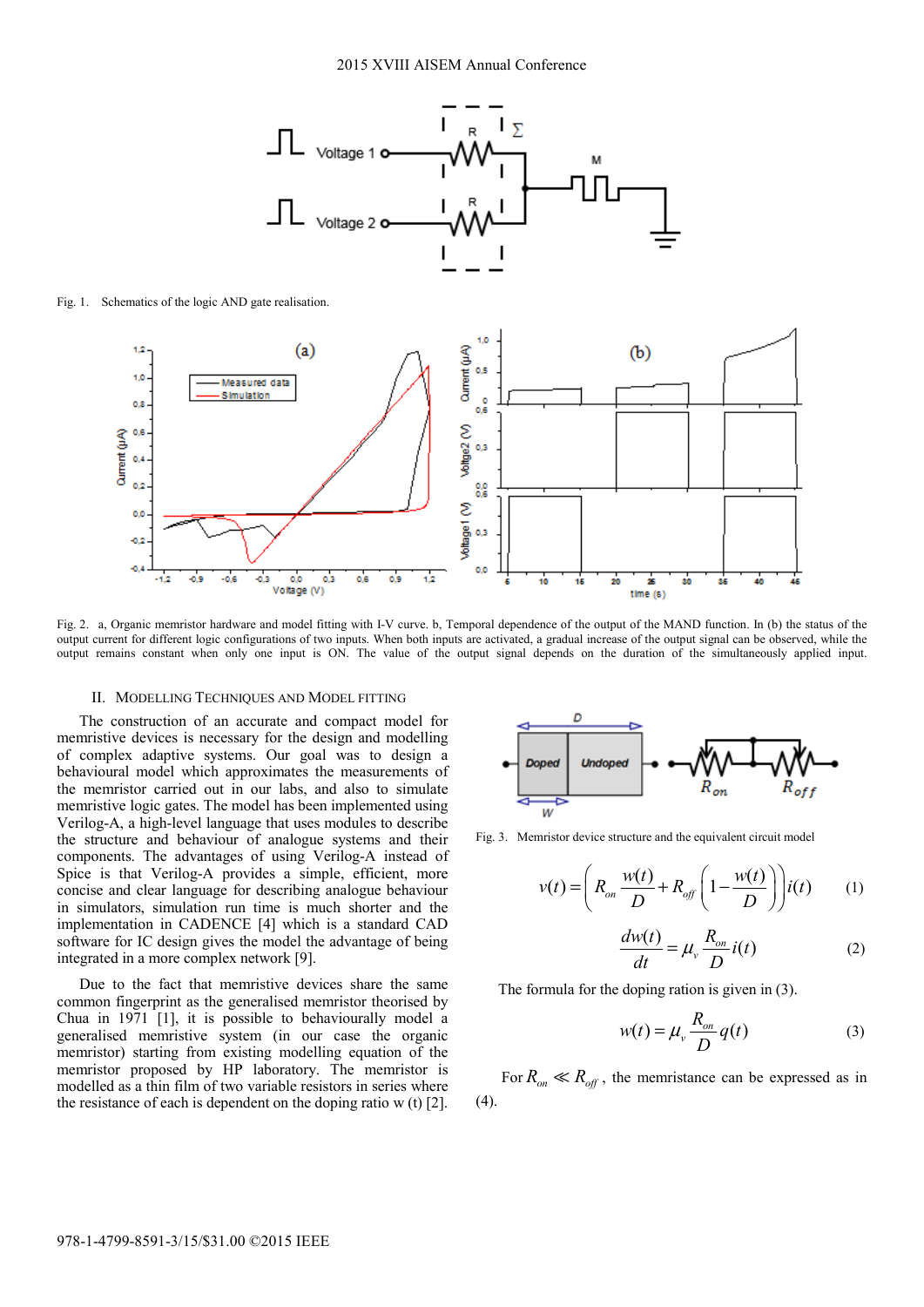$$
M(q) = R_{off} \left( 1 - \frac{u_v R_{on}}{D^2} q(t) \right)
$$
 (4)

Even though it has been argued that the pinched hysteresis loop is not a circuit model because both the shape and the area enclosed by the hysteresis lobes change with the input signal, and therefore cannot be used to predict the solution waveforms when the device is embedded as part of an electronic circuit [5]. It is important to note that understanding how the memristor reacts when driven by a voltage can nevertheless help us understand some certain behaviours of the memristor as will be shown from simulation results of a model of the organic memristor fitted from experimental data carried out in our lab, implementing logic with memory.

Fig. 2,a shows the model-to-hardware correlation fit for the organic memristive device, the black line is the measured data while the red line is the simulated data. The simulation result does not accurately fit the experimental result due to certain characteristics of the device which must be considered such as the stability of the device, early ageing of the device. It is also worth noting that device characteristics varies from one device to another and measurements carried out on the same device varies as well. The model, nevertheless, describes the behaviour of the organic memristor.

After fitting the model with the experimental results, we validated it by simulating an AND gate which was recently implemented in [6]. The schematics of the Memorised-AND (MAND) function is shown in Fig. 2,b.



Fig. 4. Schematics of a three operational amplifier configuration of an instrumentation amplifier having the memristor as a programmable feedback. The diagram to the top right is the proposal for DC amplification using chopper technique. The bottom diagram is the already proposed technique for AC amplification in high frequency, coupling the memristor with two capacitors as shown in the schematics.